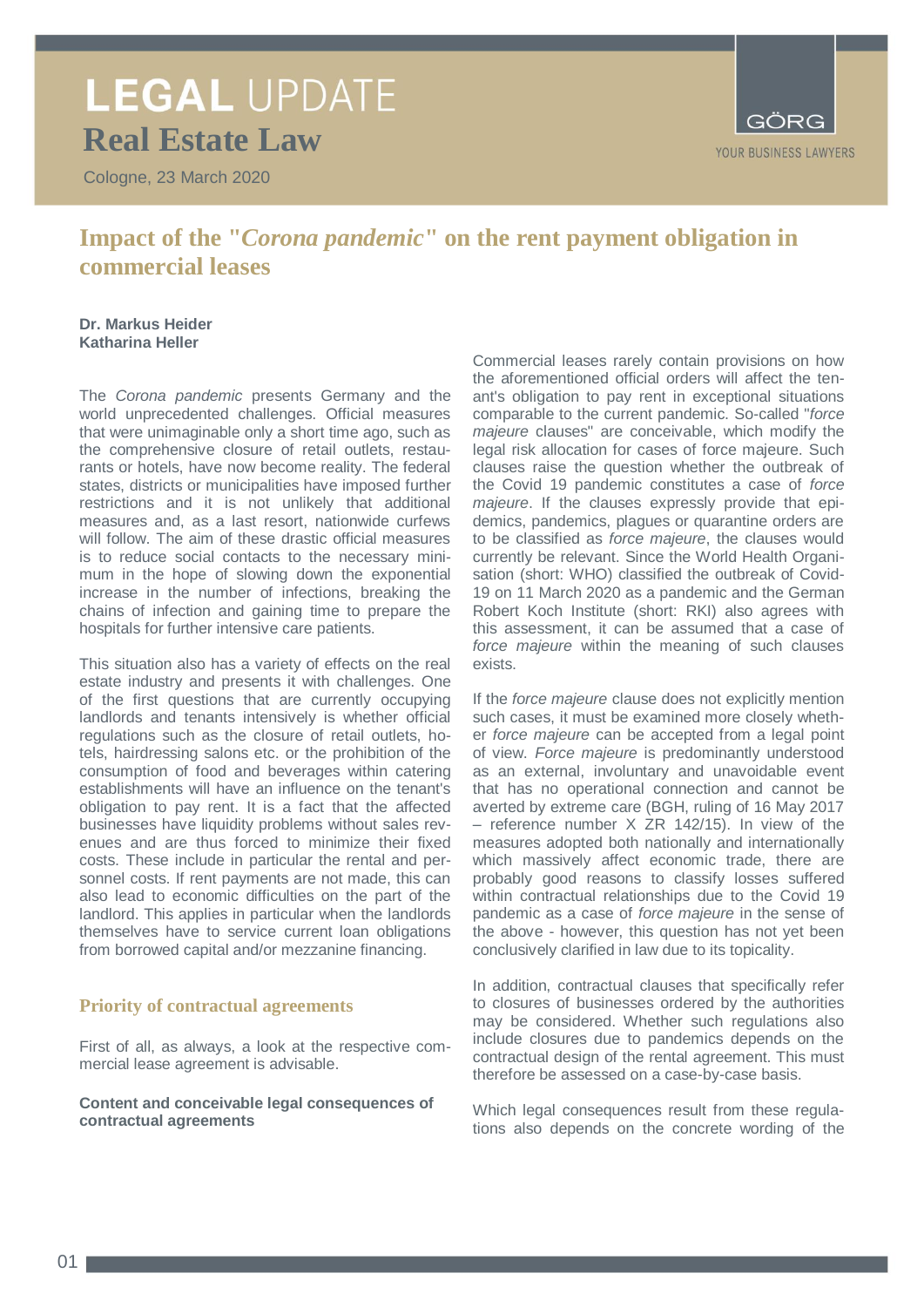

regulation. Possible consequences include a (temporary) rent reduction, a (temporary) suspension of the obligation to pay rent, a deferment of the obligation to pay rent or even an extraordinary right of termination for the tenant. In general, such rental agreements will not stipulate legal consequences in favour of the landlord, as there is no (additional) need to safeguard the situation of the landlord.

### **Validity of the contractual arrangements**

If the parties have stipulated a provision in their commercial leases in the sense described above, this provision is likely to be valid and thus decisive because of the principle of freedom of contract applicable in commercial lease law if it is a so called individual contractual stipulation.

If, on the other hand, the contractual provision is to be regarded as a general business condition within the meaning of §§ 305 ff. German Civil Code (hereinafter: BGB), its validity depends on whether it is formulated in favour of the "user", i.e. the party who has provided the contractual clause, or in favour of the other party. If it is in favour of the user, it is subject to content control according to §§ 307 ff. BGB, which also applies to commercial leases. The principle here also stands that such a contractual clause is invalid if it unreasonably disadvantages the contractual partner of the user of the clause. This is the case if the provision cannot be reconciled with essential basic ideas of the legal regulation from which it deviates, or if it restricts essential rights or obligations resulting from the nature of the contract in such a way that the achievement of the purpose of the contract is endangered.

If, for example, a clause to be qualified as a general business condition whose wording was provided by the tenant, and according to which the tenant does not have to pay rent in the event of business closures due to *force majeure* or even has an extraordinary right of termination, doubts about the validity of such a clause are justified. Because as will be explained in more detail below, the risk of using the rented property lies with the tenant according to the basic legal concept. A provision which exempts the tenant from his obligation to pay the rent in such cases thus deviates substantially from the basic idea of the legal regulation. As a result, there is certainly a not insignificant risk for the tenant that a corresponding stipulation in a rental agreement will not stand up to the

content control of § 307 BGB and will be considered invalid by the jurisdiction in the event of a dispute.

### **Current legal situation**

#### **No specific legal requirements**

In contrast to the jurisdictions of other countries, so far German law does not encompass any provision which contains special regulations for the tenant's obligation to pay rent in cases such as these. In particular, the Infection Protection Act (hereinafter: IfSG), on which the current drastic measures are mainly based, does not contain any regulation in that respect.

In our neighbouring country Austria, for example, the situation is different. There, §§ 1104 ff. General Civil Code (short: ABGB) are relevant for such cases. According to these, the tenant or leaseholder in Austria does not have to pay rent for the duration and extent of the inability to use the premises if rented business premises cannot be used or utilized at all due to "extraordinary circumstances". If the rented premises are partially usable, the tenant may reduce the rent proportionately. Unlike the tenant, however, the Austrian leaseholder only has this possibility if the lease is concluded for a certain period of one year (or less) and if, in addition, more than half of the usual income is lost.

#### **General rental warranty law according to §§ 536 ff. BGB**

The question of whether the tenant's obligation to pay rent continues to apply without restriction or (partially) ceases to apply when the business is closed therefore is governed by the general provisions of the BGB. In our opinion, a ceasing of the tenant's obligation to pay the rent due to impossibility on the part of the landlord according to § 275 BGB is out of the question, since the general provisions of the law of obligations are not applicable, at least after handover of the rented property to the tenant, since they are superseded by the special provisions of tenancy law in §§ 535 ff. BGB. Therefore, § 536 para. 1 BGB is to be taken into account. According to this, the tenant is entitled, among other things, to reduce the rent if a defect of the rented item arises during the rental period which cancels its suitability for use in accordance with the contract.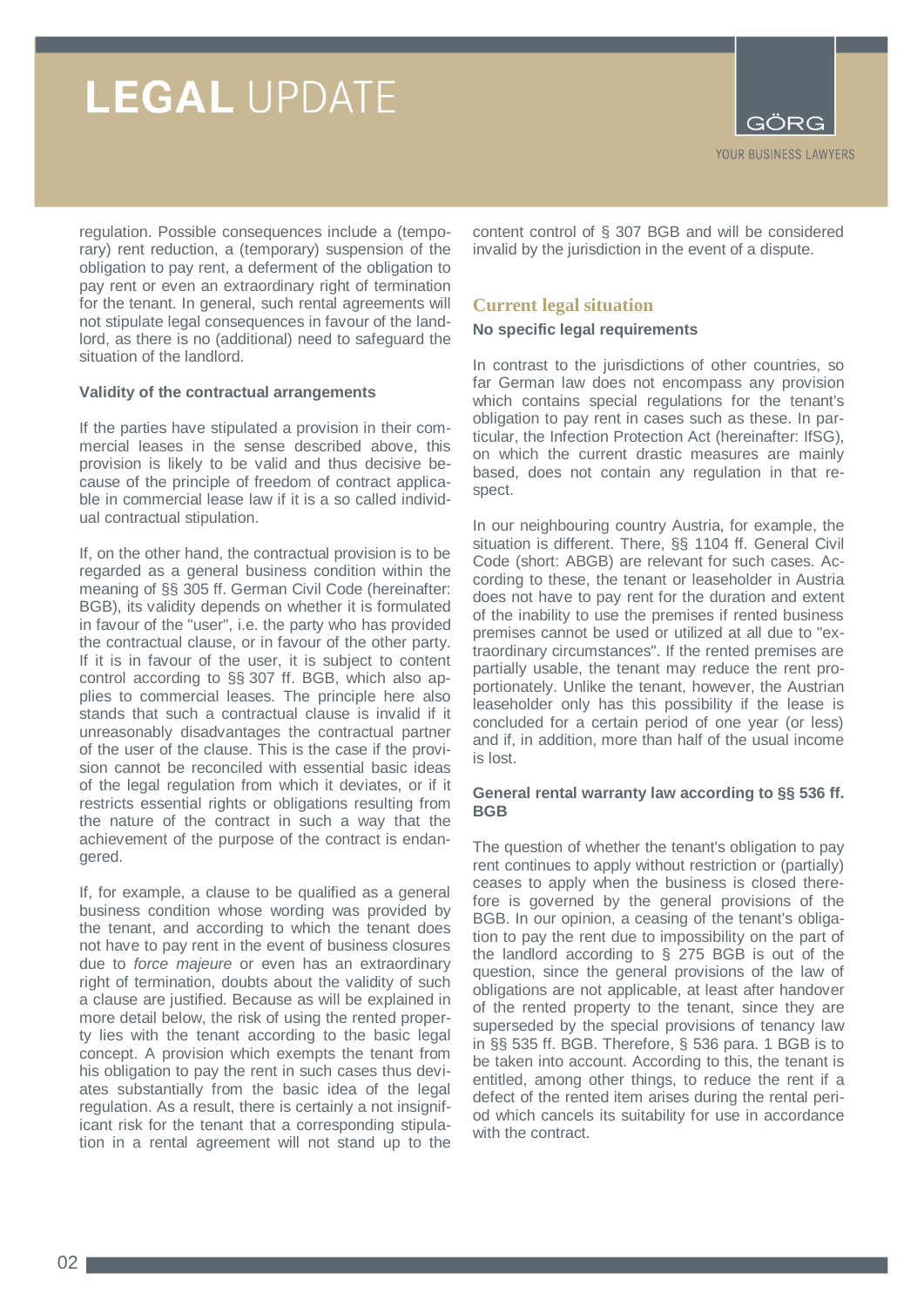

In the case of commercial leases, the question therefore arises as to whether it constitutes a defect of the rented item if the competent authority - in the state of North Rhine-Westphalia (NRW), for example, according to § 3 ZVO-IfSG (Regulation on the Responsibilities under the Infection Protection Act, North Rhine-Westphalia) the towns and municipalities as local regulatory authorities - takes protective measures according to § 28 para. 1 IfSG and prohibits the operation of the facility or entry into the area in which the premises are located. According to the established case law of the Federal Court of Justice, a defect pursuant to § 536 para. 1 BGB is deemed to exist in the event of any negative deviation of the actual condition from the contractually owed condition, whereby both factual and legal circumstances with regard to the rented property are considered defects.

Restrictions under public law can constitute a material defect if they relate to the usability of the leased property and specifically to the leased property and not to the person of the tenant. In contrast to this, the tenant is not entitled to any claims for defects according to § 537 para. 1 BGB if he is prevented from exercising his right of use by a personal reason. The decisive factor for the classification of a restriction or prohibition of use under public law is therefore whether the order of the competent authority is based on a property-related circumstance or on personal or operational circumstances of the tenant which fall within the tenant's area of risk. Object-related approval conditions are such circumstances which are based on the location or the condition of the leased property, such as structural defects or non-compliance with fire protection requirements.

### **The risk of using the leased property is generally borne by the tenant**

Since the structural conditions of the buildings or parts of buildings concerned are irrelevant for the validity of an officially ordered operating ban, the operating ban usually only refers to the type of use and thus does not represent an object-related restriction of use for which the landlord is responsible. The Federal Court of Justice has already established on several occasions that in the relationship between landlord and tenant, it is basically the tenant who has to bear the risk of use with regard to the leased property.

All the more so, the infection with a virus and the quarantine order imposed as a consequence of this at the expense of the tenant or his employees is part of the general life risk and has to be borne by everyone, including the tenant, and may not be shifted to the landlord by assuming a defect of the rented premises. As long as the landlord makes the rented premises available to the extent owed, the tenant shall not be entitled by law to pay a reduced rent if he is legally unable to use the premises due to an order affecting his business operations or, in the case of a quarantine order against his employees, is de facto unable to use the premises.

### **Frustration of contract according to § 313 BGB?**

In the current situation it might be conceivable that the contract is frustrated (in German legal terms a disturbance of the fundamental basis of business) according to § 313 BGB, which gives the tenant a claim either to an adjustment of the contract or, if this does not lead to a result in line with his interests, even to a termination of the contract. The prerequisite for this is that the circumstances that became the fundamental basis of the contract have changed seriously after the conclusion of the contract.

The *Corona pandemic* and the restrictions imposed on the basis of it could constitute such an unforeseeable serious change in the fundamental basis of the contract, as it is to be assumed that at least one of the contracting parties (usually the tenant) would have concluded the rental agreement with a different content only if it had been aware of such change. However, a claim for contract adjustment according to § 313 para. 1 BGB only exists if the disturbance does not already fall within the sole risk sphere of the contracting party that refers to the disturbance. As described above, the legal allocation of risk in commercial leases places the risk of use of the leased property on the tenant. In addition, everyone who participates in legal transactions has to bear the general life risk.

Against the background of the currently prevailing exceptional situation, however, the question arises as to whether a change in the legally stipulated risk allocation, taking into account the principle of good faith, is not to be assumed. According to the case-law of the Federal Court of Justice, the principle of good faith requires that the contract only be terminated if there is such a fundamental change in the relevant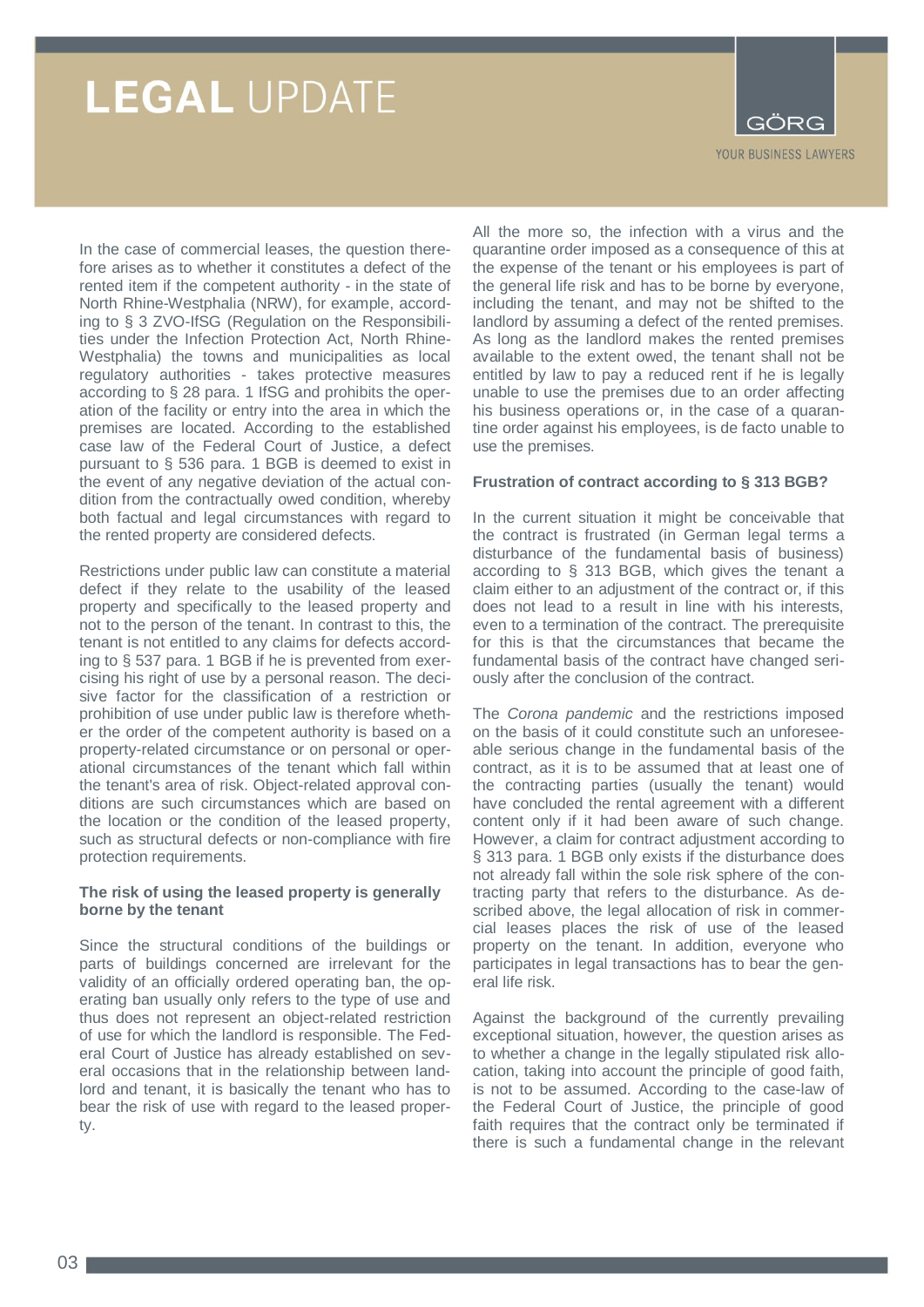

circumstances that further adherence to the original contractual provision would lead to an intolerable result that is simply no longer compatible with law and justice.

One argument in favour of turning away from the legal model is that the operating restrictions brought about by the *Corona pandemic* represent a threat to the existence of many tenants and cannot be compared with the everyday profit and loss risk of an entrepreneur. Such restrictions, as currently experienced by public life, have never before existed in the Federal Republic of Germany. Nevertheless, it is a question of the individual case and thus depends on the respective concrete circumstances and contractual regulations whether these actually lead to such unacceptable results. In any case, such a claim for adjustment of the contract is always possible. It is true that the legal norms of equity law such as §§ 313, 242 BGB are created precisely for exceptional situations, but on the other hand they are therefore only applicable to a very limited extent and their prerequisites have very high requirements. Such a claim could be opposed in individual cases, for example, if the lease agreement at least indirectly contains provisions on risk allocation (such provisions could possibly also be included in the agreement on a turnover-based rent with a minimum rent, since the parties have agreed that the tenant has to pay at least a certain minimum rent if the turnover falls below a certain threshold).

#### **Result of a claim for adaptation of the contract**

If one considers the principles of the frustration of contract according to §§ 313, 242 BGB to be relevant - for which, in our view, good reasons can be given in principle in any case - it is still not clear, however, what the aim the tenant's claim for contract adjustment can have. In this respect, various alternatives come into consideration.

First of all, a dependence on a time component would have to be considered, so that a reduction of the rent payment obligation would not be possible from the first day of the effect of the operating ban, but only after a certain "tolerance period" has expired. This would be supported by the fact that, as explained above, according to the law, the risk of use lies initially with the tenant and the tenant could therefore have to bear the resulting risks at least until a certain risk threshold is reached. However, it would certainly be very difficult to determine such a period in concrete terms. Moreover, a reasonable solution by breaking

through the legal risk allocation in the form of a tolerance period alone would appear to be very difficult. Therefore, if a tolerance period can be considered at all, it would probably have to be combined with the following arguments.

If a tenant invokes an adjustment due to a frustration of contract and if this stands up to a legal examination on the merits, the claim will only encompass an adjustment of the rent payment obligation (either immediately or after the expiry of a tolerance period). In our opinion, the original allocation of risk must continue to be taken into account when determining the amount of a reduction in the rent payable. In weighing up the mutual interests, it must also be taken into account that the landlord is also in need of protection in such an unusual situation. Because if the tenant stops his rent payments, the landlord lacks the rental income. This deprives the landlord of the basis for servicing any loan obligations from borrowed capital and/or mezzanine financing, for paying ongoing operating costs or for making distributions to shareholders etc. A claim for rent adjustment - even if the operation of the tenant's business would be completely excluded in the premises - cannot therefore lead to the complete cancellation of the rent payment obligation. Rather, in our view, a reduction of the rent payment obligation by a maximum of 50 %, but possibly only by 20 - 30 %, seems appropriate and reasonably considering the interests of the parties.

However, as there have been no rulings in this regard to date, tenants are faced with a not insignificant legal uncertainty, both with regard to the claim for adjustment of the contract due to a frustration of contract itself in accordance to §§ 313, 242 BGB and the amount of such a reduction.

In addition, it must be considered that the previously described weighing of mutual interests could also change again in favour of the landlord if the legislator should decide on special measures for the financial support of tenants in the coming weeks and months. For example, the Federal Minister of Finance has recently made several statements on public television to the effect that financial support is also planned for commercial tenants, which should enable them to meet their rent payment obligations despite the closure of their business. If such support is decided upon, there is certainly no longer any room for applying the principles of frustration of contract. The same is likely to apply if the legislator adopts regulations in the draft legislation currently being prepared to protect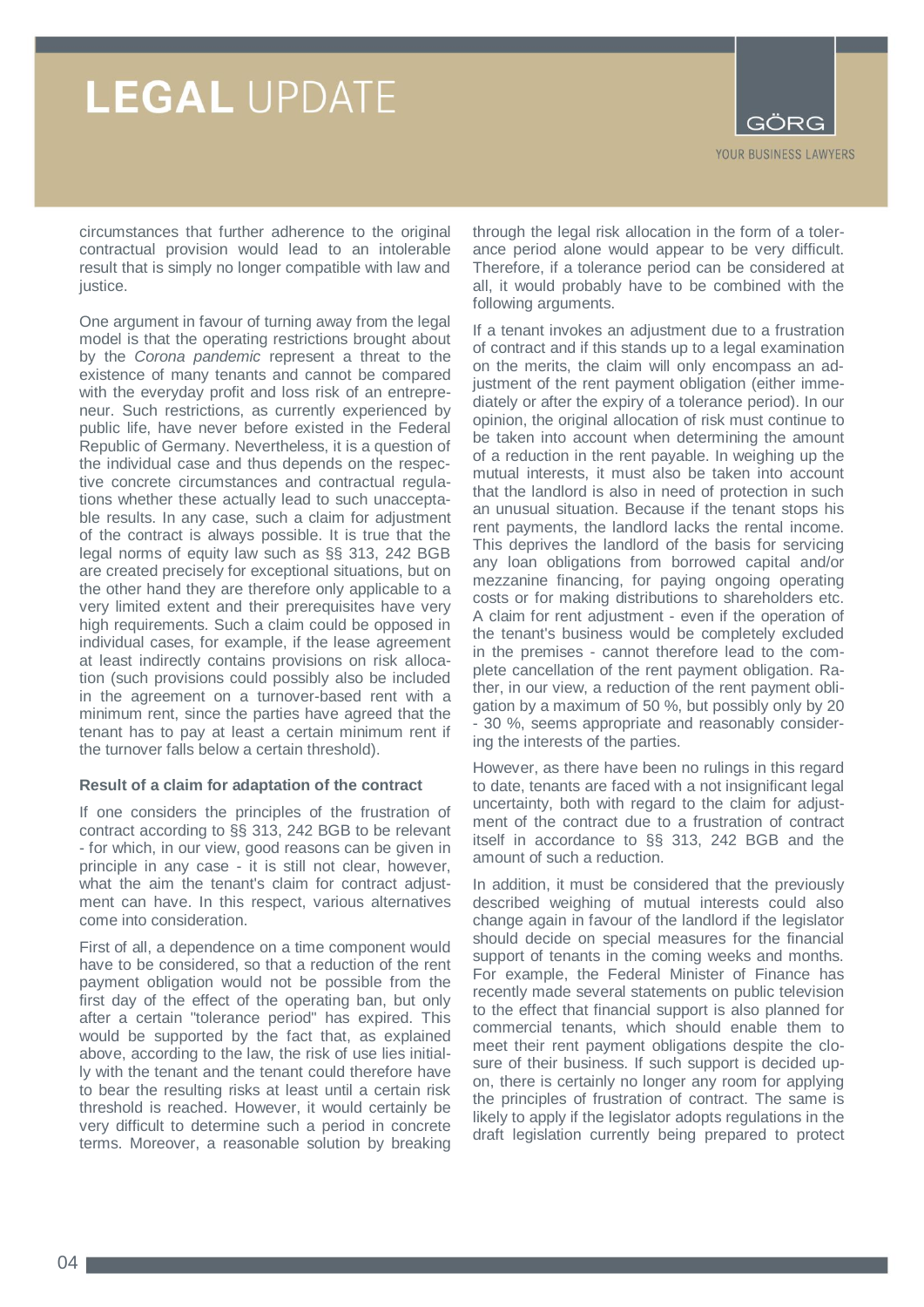

tenants against termination in the event of late payment. This would demonstrate that the legislator is basically assuming that the tenant will continue to be obliged to pay rent, even if the new legal regulations do not only apply to the special cases discussed here, but to all tenancies.

### **Conclusion**

If there are no special provisions in commercial rental agreements which also stand up to scrutiny in accordance with the protective regulations on the use of general terms and conditions, the general provisions of the BGB shall apply to the question of the effect of the relevant closure/prohibition orders on the tenant's obligation to pay the rent. Such general orders do not constitute a defect of the rental property which would entitle the tenant to a reduction of rent pursuant to § 536 para. 1 BGB. The tenant shall be entitled to a temporary reduction of the rent payment obligation in accordance with the principles of frustration of contract in accordance with §§ 313, 242 BGB. Whether this claim exists and, if so, how high such a reduction is, cannot be conclusively assessed and may also depend on what further financial or legal support measures the legislator will take. Should tenants in the current situation cease payment of rent with reference to this, this is consequently associated with considerable legal risks for them.

Irrespective of this factual and legal situation, it is assumed that many retail and gastronomy tenants affected by the current situation will (have to) temporarily suspend their rental payments for liquidity reasons. This is likely to be the case in many cases from April onwards. The question then arises for landlords as to how they can or must react to this. Our recommendation is not to take any ill-considered measures

and to make any agreements with tenants or submit offers to tenants only after prior consultation. Such agreements can have different legal and, in particular, fiscal implications. For example, it is important to ensure that agreements on deferral of the rent payment obligation do not result in the deferred receivable being reclassified as a loan for tax purposes, so that any loss of receivables can continue to be allocated for tax purposes to income from renting and leasing and not to income from capital assets. In addition, agreements with tenants can also have an effect under insolvency law.

Finally, it is currently impossible to predict the extent to which the legislator will continue to intervene and provide support. Aid packages worth billions have been announced. New reports are coming in almost daily. The German government has repeatedly announced that it will provide various instruments to support the liquidity of companies that run into financial difficulties due to the effects of the *Corona pandemic*. In order to protect commercial tenants, there are considerations to limit or suspend the landlord's right to terminate the lease extraordinarily due to late payment, in addition to the financial assistance for rent payments mentioned above. According to the "Formulation Aid" on the planned legislative initiative published by the Federal Government on the evening of 20 March 2020, this should initially apply to rent debts from the period 1 April to 30 September 2020. This press release also states that the obligation of tenants to pay rent in return will in principle remain in force. The corresponding draft of the "*Law on Mitigation of the Consequences of the Covid 19 Pandemic in Civil, Insolvency and Criminal Proceedings*" is to be presented to the German Parliament as early as next week, with amendments to the previous draft version still being discussed. It is therefore important to constantly follow the current development.